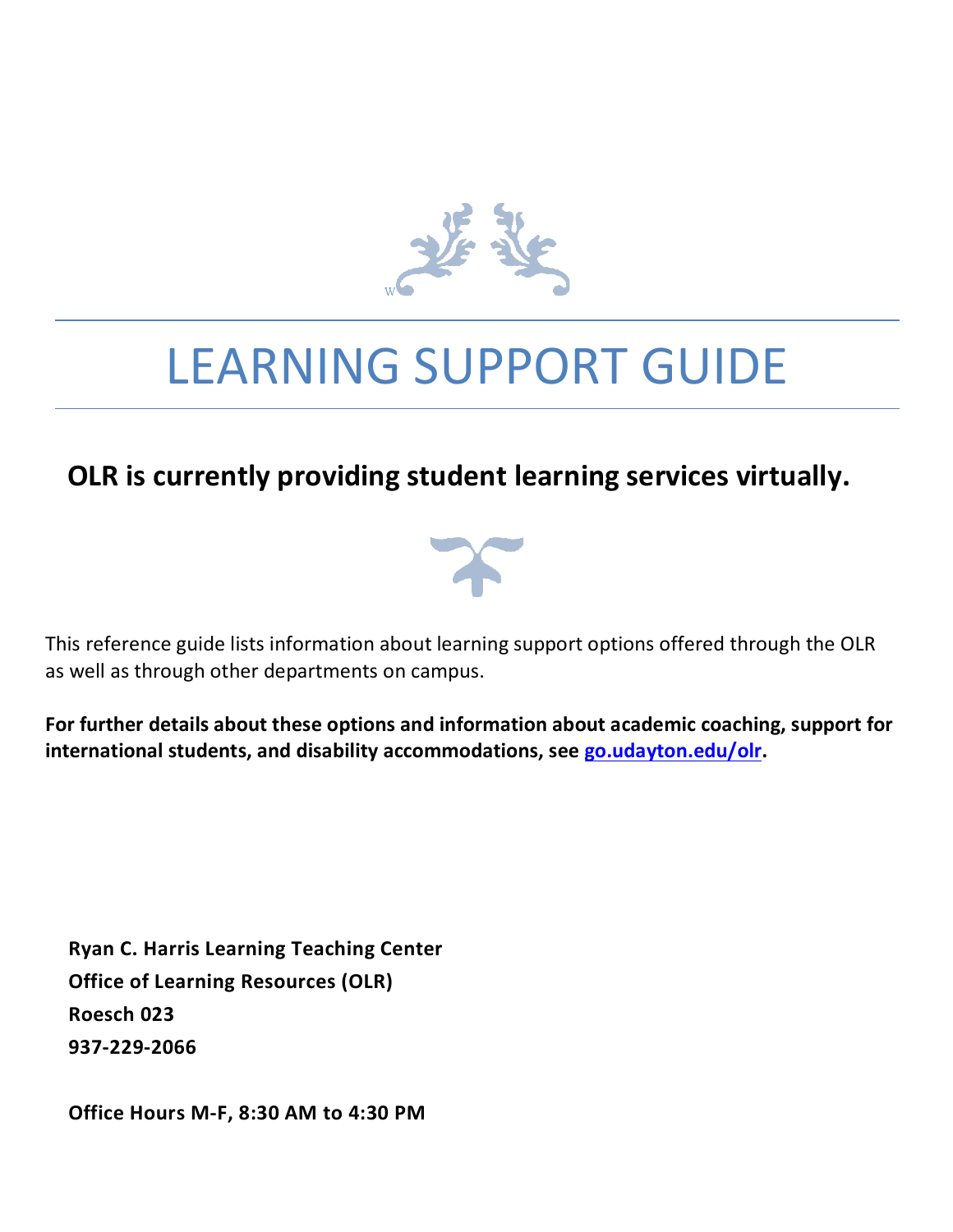# **Supplemental Instruction (SI)**

An SI Leader, a student who has successfully completed the course in a previous semester, and is currently attending the class each day, will hold virtual review sessions twice per week for these course sections:\*

| <b>Biology</b>    | <b>Chemistry</b>  | <b>Math</b>       | Philosophy | <b>Physics</b>    | <b>Other Courses</b> |
|-------------------|-------------------|-------------------|------------|-------------------|----------------------|
| <b>BIO-151-01</b> | CHM-123-01        | MTH-114-02        | PHL-103-05 | PHY-202-04        | CMM-202-01           |
| <b>BIO-151-02</b> | CHM-123-02        | MTH-114-03        | PHL-103-06 | PHY-202-05        | EGR-201-02           |
| <b>BIO-151-03</b> | CHM-123-03        | MTH-116-01        | PHL-103-16 | PHY-202-06        | EGR-201-03           |
| <b>BIO-152-01</b> | CHM-123-04        | MTH-128-01        | PHL-103-17 | PHY-202-H1        | <b>EGR-201-H2</b>    |
| <b>BIO-152-02</b> | <b>CHM-123-P1</b> | MTH-128-02        | PHL-103-05 | <b>PHY-202-H2</b> |                      |
| <b>BIO-152-03</b> | <b>CHM-123-P2</b> | MTH-128-03        | PHL-103-06 | PHY-202-H3        |                      |
| <b>BIO-152-04</b> | <b>CHM-123-P3</b> | MTH-129-03        | PHL-103-16 | PHY-206-03        |                      |
| <b>BIO-152-05</b> | <b>CHM-123-P4</b> | MTH-129-04        | PHL-103-17 | PHY-206-06        |                      |
| <b>BIO-152-06</b> | CHM-124-01        | MTH-129-05        |            | PHY-206-08        |                      |
| <b>BIO-152-07</b> | CHM-124-02        | MTH-129-06        |            | PHY-206-09        |                      |
| <b>BIO-152-08</b> | CHM-124-03        | MTH-129-07        |            | PHY-206-10        |                      |
| <b>BIO-152-09</b> | CHM-313-02        | MTH-129-08        |            | PHY-206-11        |                      |
| <b>BIO-152-10</b> | CHM-314-01        | MTH-129-09        |            | <b>PHY-206-P3</b> |                      |
| <b>BIO-152-12</b> | CHM-314-02        | MTH-129-10        |            | <b>PHY-206-P4</b> |                      |
|                   | CHM-314-03        | <b>MTH-129-R0</b> |            | PHY-207-01        |                      |
|                   | CHM-314-04        | <b>MTH-129-R9</b> |            |                   |                      |
|                   |                   | MTH-207-01        |            |                   |                      |
|                   |                   | MTH-207-02        |            |                   |                      |
|                   |                   | MTH-207-03        |            |                   |                      |
|                   |                   | MTH-207-04        |            |                   |                      |
|                   |                   | MTH-207-05        |            |                   |                      |
|                   |                   | MTH-207-06        |            |                   |                      |
|                   |                   | MTH-207-07        |            |                   |                      |
|                   |                   | MTH-207-08        |            |                   |                      |
|                   |                   | MTH-207-09        |            |                   |                      |
|                   |                   | MTH-207-10        |            |                   |                      |
|                   |                   | <b>MTH-207-H1</b> |            |                   |                      |

**\*Please see your instructor or the class Isidore page for the SI Session time and Zoom link.**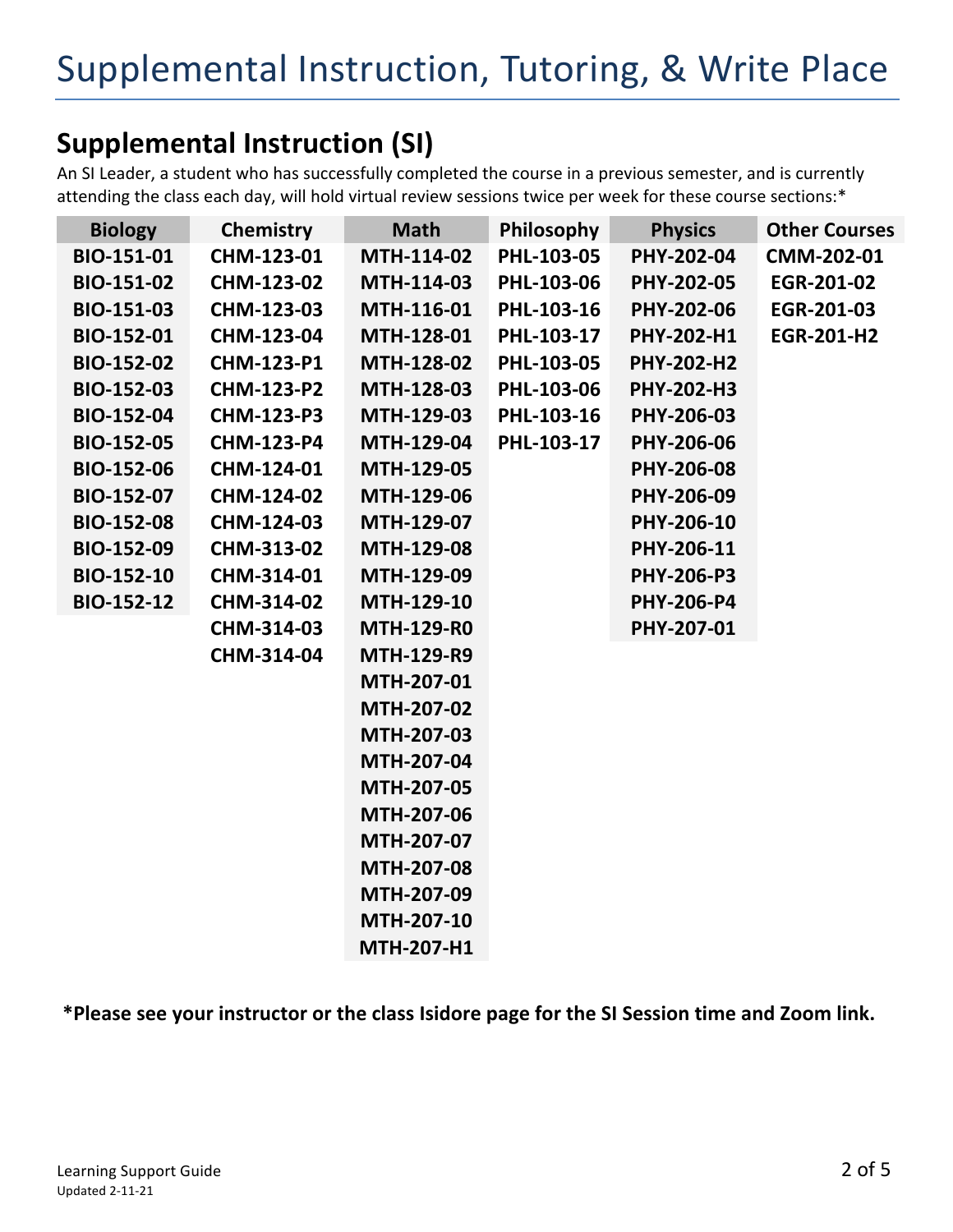# **Tutoring**

Tutoring is available remotely by appointment. To schedule, use Student Success Network (SSN) following the directions at https://udayton.edu/ltc/\_resources/learningresources/documents/schedule-tutoring.pdf. Appointment times depend on Tutor availability. For more information, email tutoring@udayton.edu.

*You* must be a UD student and enrolled in the course for which you are seeking tutoring.

| <b>Department</b>                               | <b>Course Number</b>                                  |
|-------------------------------------------------|-------------------------------------------------------|
| <b>Accounting (ACC)</b>                         | 200, 207, 208                                         |
| <b>Arabic</b>                                   | 101 141 201                                           |
| <b>Biology (BIO)</b>                            | 101, 151, 152                                         |
| <b>Chinese</b>                                  | 101 141 20                                            |
| <b>Chemistry (CHM)</b>                          | 123, 124, 313, 314                                    |
| <b>Chemical Engineering (CME)</b>               | 203, 211, 281                                         |
| <b>Communication (CMM)</b>                      | 100                                                   |
| <b>Computer Science (CPS)</b>                   | 150, 151                                              |
| <b>Decision Science (DSC)</b>                   | 210, 211                                              |
| <b>Economics (ECO)</b>                          | 203, 204                                              |
| <b>Engineering (EGR)</b>                        | 201, 202                                              |
| <b>Engineering Mechanics (EGM)</b>              | 202, 303                                              |
| <b>Engineering Technology (SET)</b>             | 150                                                   |
| <b>Finance (FIN)</b>                            | 301                                                   |
| <b>French</b>                                   | see SSN                                               |
| German                                          | 101 131 141 201                                       |
| <b>History (HST)</b>                            | 103                                                   |
| <b>Integrated Natural Science (SCI)</b>         | 190 220 230                                           |
| <b>Mechanical Engineering Technology (MCT)</b>  | 110L, 215                                             |
| <b>Management (MGT)</b>                         | 201, 301                                              |
| <b>Management Information Systems (MIS)</b>     | 301                                                   |
| <b>Marketing (MKT)</b>                          | 301                                                   |
| <b>Mathematics (MTH)</b>                        | 114, 116, 128, 129, 148, 149, 168, 169, 207, 218, 219 |
| <b>Mechanical Engineering (MEE)</b>             | 104L, 114L, 214, 314, 321                             |
| <b>Operations &amp; Supply Management (OPS)</b> | 301                                                   |
| <b>Philosophy (PHL)</b>                         | 103                                                   |
| <b>Physics (PHY)</b>                            | 201, 202, 206, 207                                    |
| <b>Psychology (PSY)</b>                         | 101, 216                                              |
| <b>Religion (REL)</b>                           | 103                                                   |
| <b>Russian</b>                                  | 101, 141                                              |
| <b>Sociology (SOC)</b>                          | 101                                                   |
| <b>Spanish</b>                                  | 101 131 141 201 202 230 311 312 321 387               |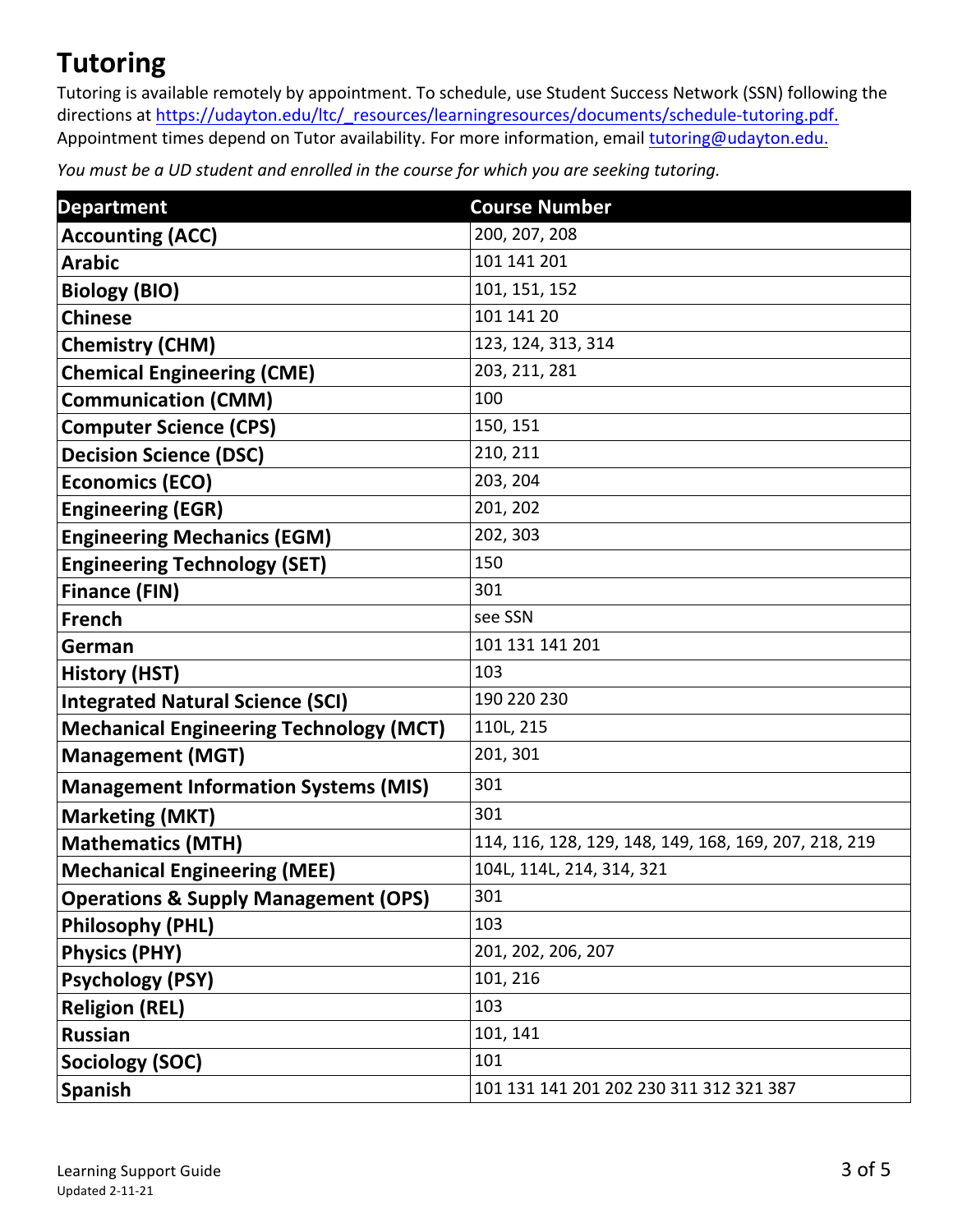# **Write Place**

Write Place (WP) Peer Writing Consultants value the uniqueness of student-writers and work to encourage, guide, and support them on any writing assignment and at any stage of the writing process.

# **Appointments with a Peer Writing Consultant**

Set up a Zoom session with a peer consultant. Visit the Student Success Network (SSN) at go.udayton.edu/mysuccessnetwork. Daytime and evening appointments are available.

# **Digital Drop Off**

Digital Drop-Off service is available through Isidore. If you are unable to stop in to the Write Place for a writing support session, you may submit your paper for review via Isidore.

#### **To use the Digital Drop Off:**

- 1. Log in to Isidore.
- 2. Select "Write Place" from the left hand menu.
- 3. Follow the instructions to upload your paper for review.

Please note that a Write Place consultant will spend 30 minutes on your paper, offering comments about organization, content, and mechanics using the revision tool in MS Word. You will receive a notification via email within 48 hours when your paper is ready.

# **Writing Coaching**

Writing coaching offers ongoing writing support through regularly scheduled appointments. This is a great option if you are working on a thesis or extensive paper, but t it is not necessary for you to be actively working on a project.

For more information, email writeplace@udayton.edu.